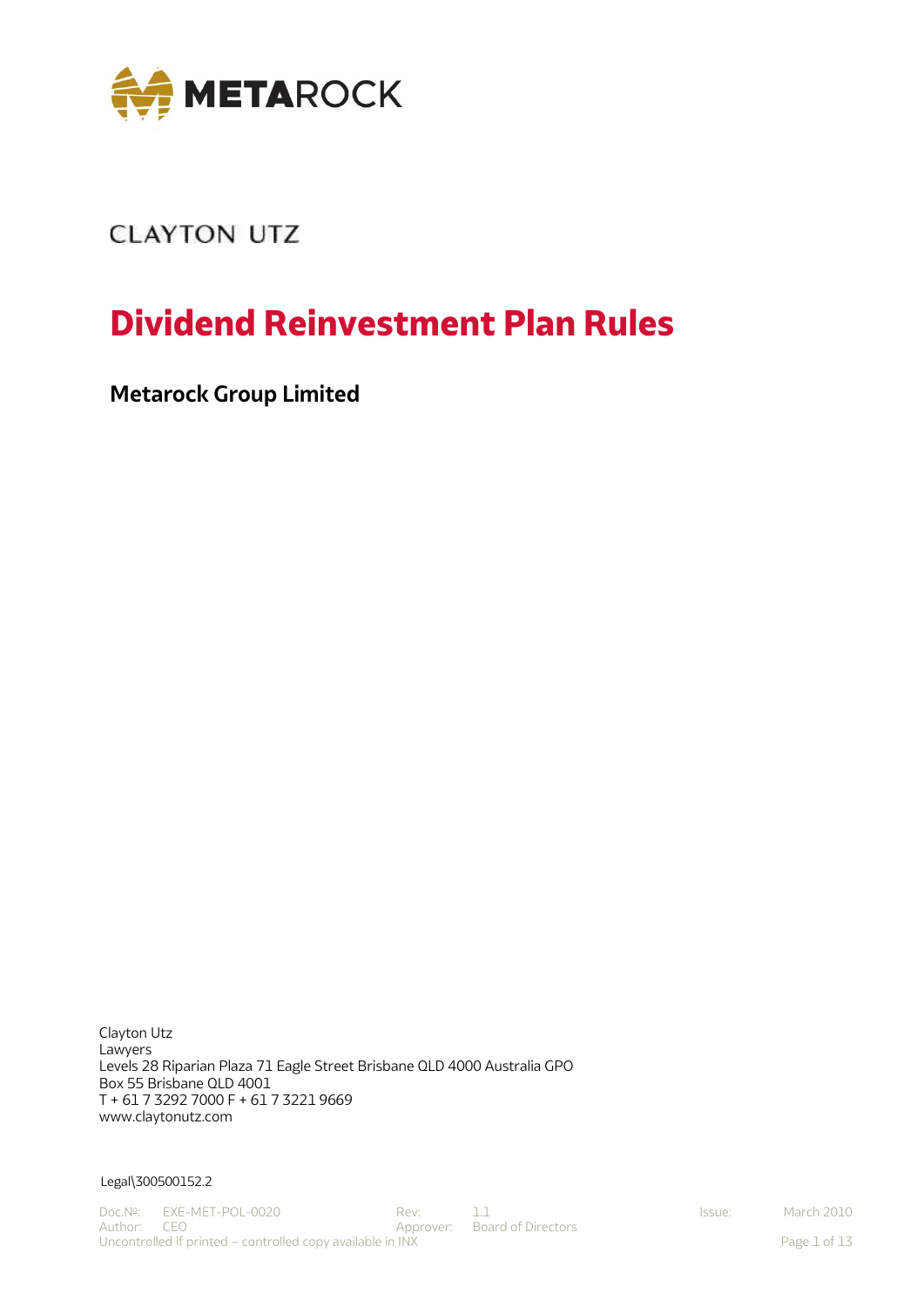

# **Contents**

| 1. |                                        |                                                                      |  |
|----|----------------------------------------|----------------------------------------------------------------------|--|
| 2. |                                        |                                                                      |  |
|    | 2.1<br>2.2<br>2.3<br>2.4               |                                                                      |  |
| 3. |                                        |                                                                      |  |
|    | 3.1<br>3.2<br>3.3<br>3.4<br>3.5<br>3.6 |                                                                      |  |
| 4. |                                        |                                                                      |  |
|    | 4.1<br>4.2<br>4.3<br>4.4<br>4.5        | Reduction or termination of participation where no Notice of         |  |
| 5. |                                        |                                                                      |  |
|    | 5.1<br>5.2<br>5.3<br>5.4<br>5.5        | No fractional entitlements nor entitlement to residual cash-balance5 |  |
| 6. |                                        |                                                                      |  |
|    | 6.1<br>6.2<br>6.3<br>6.4               |                                                                      |  |
| 7. |                                        |                                                                      |  |
| 8. |                                        |                                                                      |  |
|    | 8.1<br>8.2<br>8.3<br>8.4               |                                                                      |  |
| 9. |                                        |                                                                      |  |
|    | 9.1<br>9.2                             |                                                                      |  |

# Legal\300500152.2

Issue: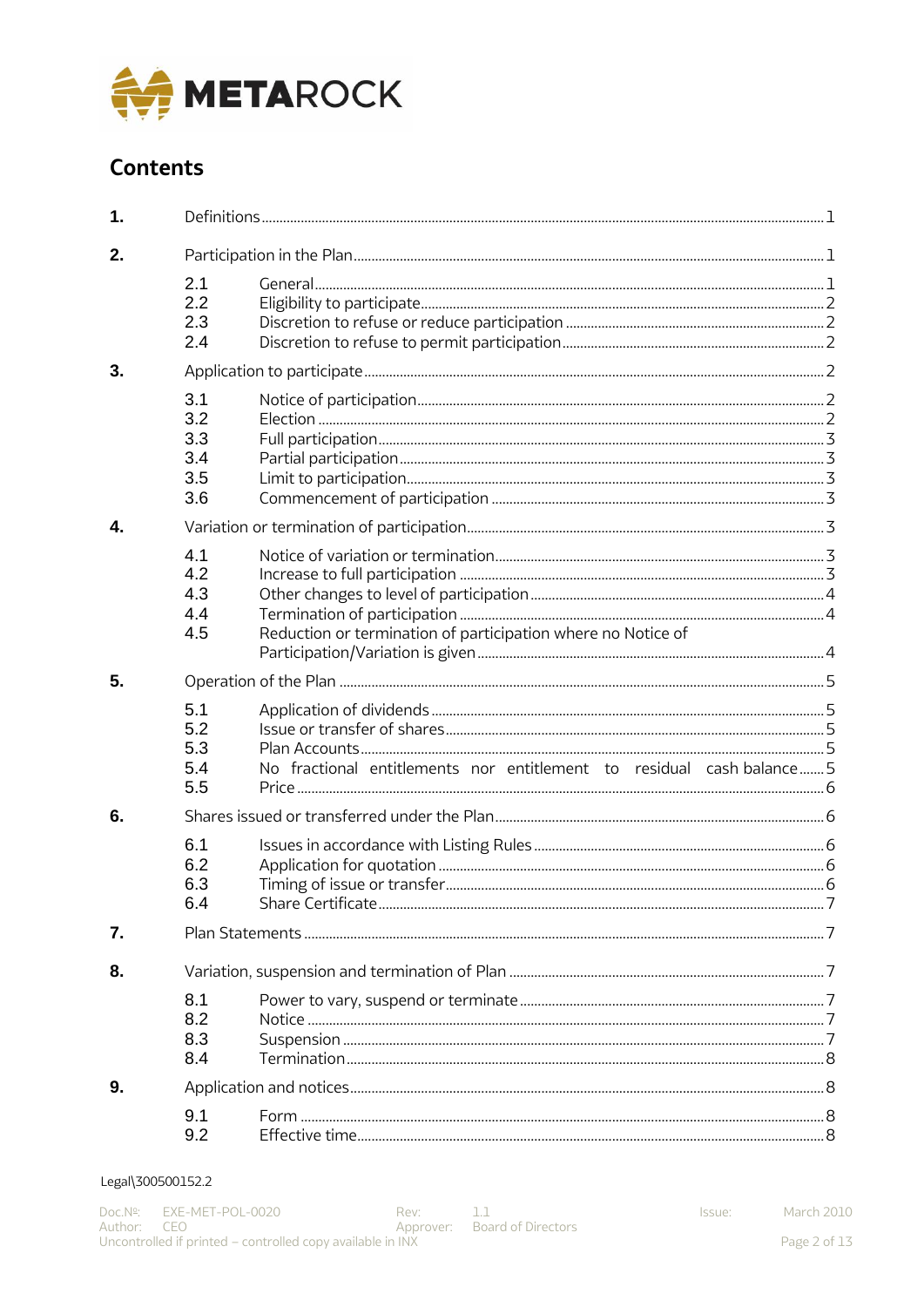

# $10.$

| 10.1<br>10.2 |  |  |  |
|--------------|--|--|--|
| 10.3<br>10.4 |  |  |  |
| 10.5         |  |  |  |
| 10.6         |  |  |  |
| 10.7         |  |  |  |
| 10.8         |  |  |  |

# Legal\300500152.2

Issue: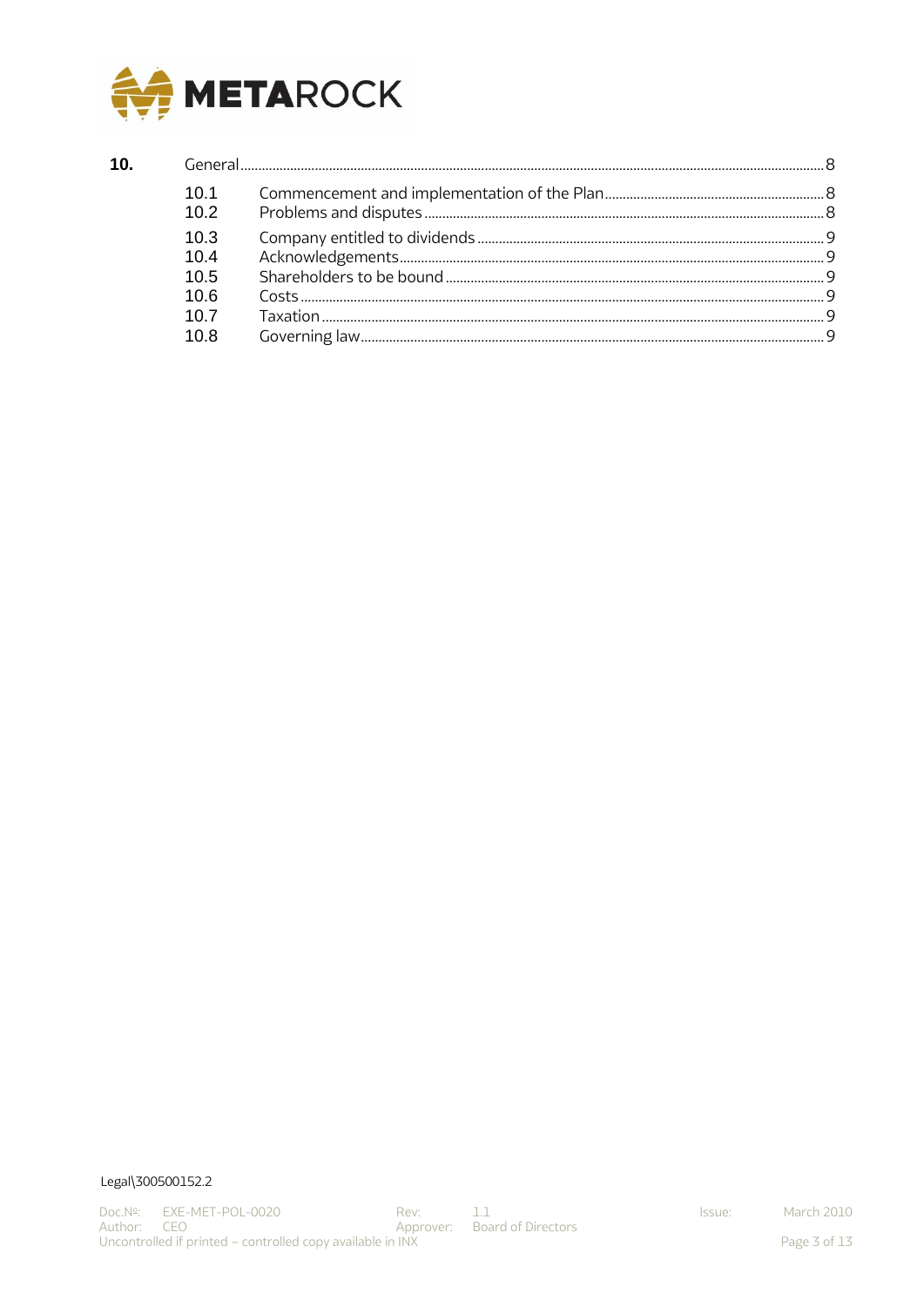

# **Metarock Group Limited Dividend Reinvestment Plan Rules**

# <span id="page-3-0"></span>**1.** Definitions

In these Rules, unless the context otherwise requires:

ASX means ASX Limited ACN 008 624 691.

Board means the board of directors of the Company.

Company means Metarock Group Limited ACN 142 490 579.

Constitution means the constitution of the Company from time to

time. Holding means a registered holding of Shares.

Listing Rules means the listing rules of ASX as they apply to the Company from time to time.

Notice of Participation/Variation means an application to participate in the Plan, a notice to increase or decrease the number of Shares in a Holding which are to be subject to the Plan or a notice to terminate a Shareholder's participation in the Plan in respect of any Holding in the form approved by the Board from time to time.

Plan means the Dividend Reinvestment Plan established under these Rules as varied from time to time.

Plan Account means the account established and maintained under Rule [5.3.](#page-7-3)

Plan Shares means, in respect of any Holding, the number of Shares in that Holding participating in the Plan from time to time.

Price means the price at which Shares will be issued or acquired under the Plan determined in accordance with Rule [5.5.](#page-8-1)

Record Date means any date and time specified by the Board for determining entitlements to a dividend paid by the Company.

Rules means the rules of the Plan as varied from time to time.

Shares means fully paid ordinary shares in the capital of the Company.

Shareholder means a registered holder of Shares within the meaning of the Constitution of the Company.

# <span id="page-3-1"></span>**2.** Participation in the Plan

# <span id="page-3-2"></span>**2.1** General

Participation in the Plan:

- (a) is subject to these Rules;
- (b) is optional and is not transferable;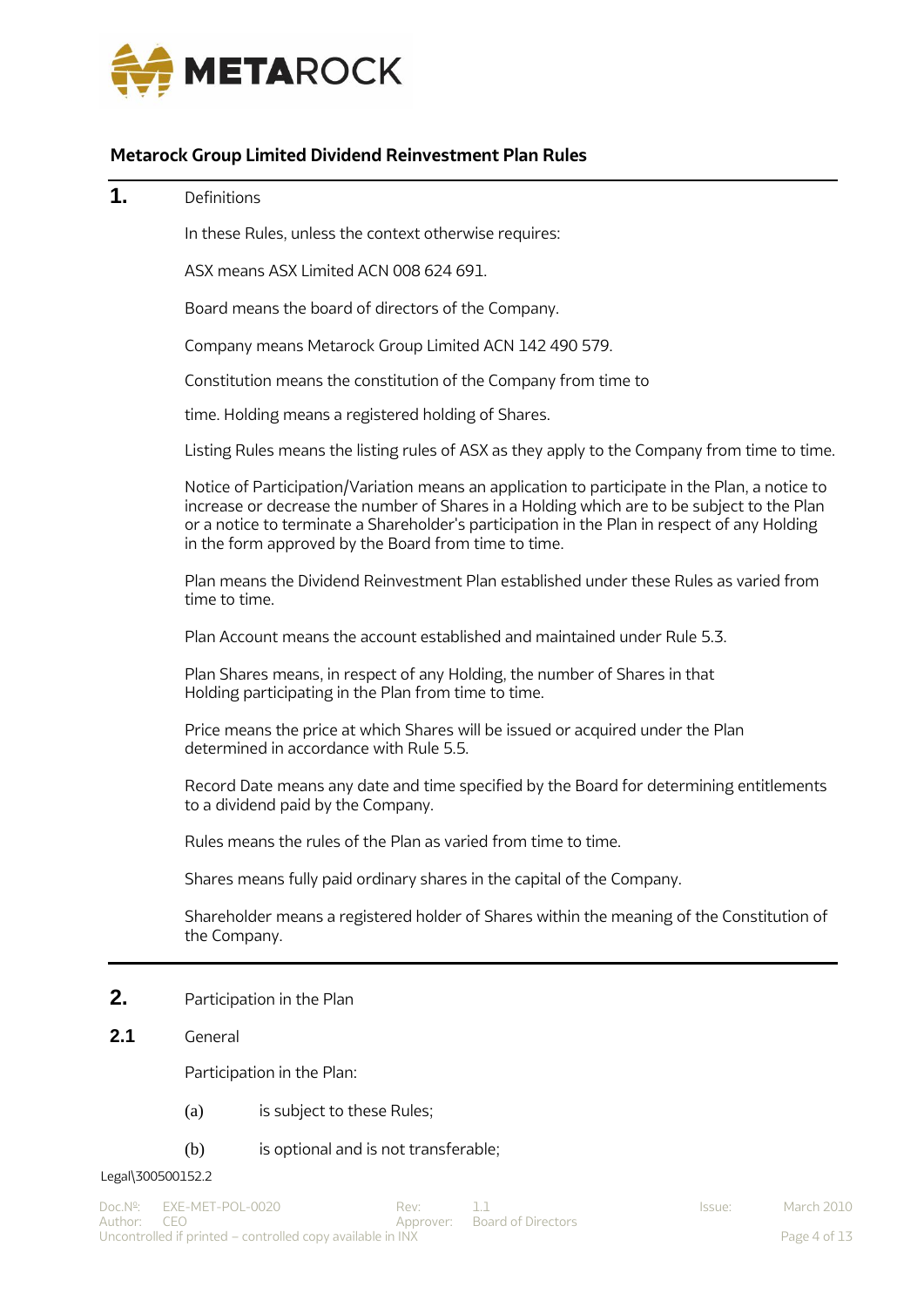

- (c) is open to each Shareholder unless excluded under these Rules; and
- (d) may be varied or terminated at any time in accordance with these Rules.

# <span id="page-4-0"></span>**2.2** Eligibility to participate

A Shareholder may not participate in the Plan unless the Shareholder has a registered address on the Record Date in Australia or New Zealand or in another jurisdiction in which the Board in its absolute discretion is satisfied that the offer, issue and transfer of Shares in accordance with the Plan would be lawful and practicable, whether or not the Shareholder has received an invitation to participate in the Plan or has completed a Notice of Participation/Variation.

# <span id="page-4-1"></span>**2.3** Discretion to refuse or reduce participation

Notwithstanding Rule [2.2, i](#page-4-0)f the Board in its absolute discretion determines that the offer, issue or transfer of Shares under the Plan to a Shareholder or the holding of those Shares by that Shareholder may:

- (a) be in breach of the law of any place;
- (b) be in breach of a provision of the Constitution;
- (c) prejudice the effective operation of the Plan; or
- (d) otherwise in the opinion of the Board be undesirable or

impractical, the Board may in its absolute discretion:

- (e) refuse to accept, reduce or suspend the Shareholder's participation in the Plan; or
- (f) decline to issue or transfer any Shares to that Shareholder under the Plan.
- <span id="page-4-2"></span>**2.4** Discretion to refuse to permit participation

The Board may in its discretion, refuse to permit any shareholder to participate in the Plan where the Shareholder elects to participate in respect of a number of Shares which is less than such number as the Board may determine.

# <span id="page-4-3"></span>**3.** Application to participate

# <span id="page-4-4"></span>**3.1** Notice of participation

Application to participate in the Plan must be made on a Notice of Participation/Variation. If a Shareholder has more than one Holding, the Shareholder must lodge a separate Notice of Participation/Variation in respect of each Holding which is to participate in the Plan.

<span id="page-4-5"></span>**3.2** Election

A Shareholder must elect in the Notice of Participation/Variation given in respect of any Holding either:

# (a) full participation; or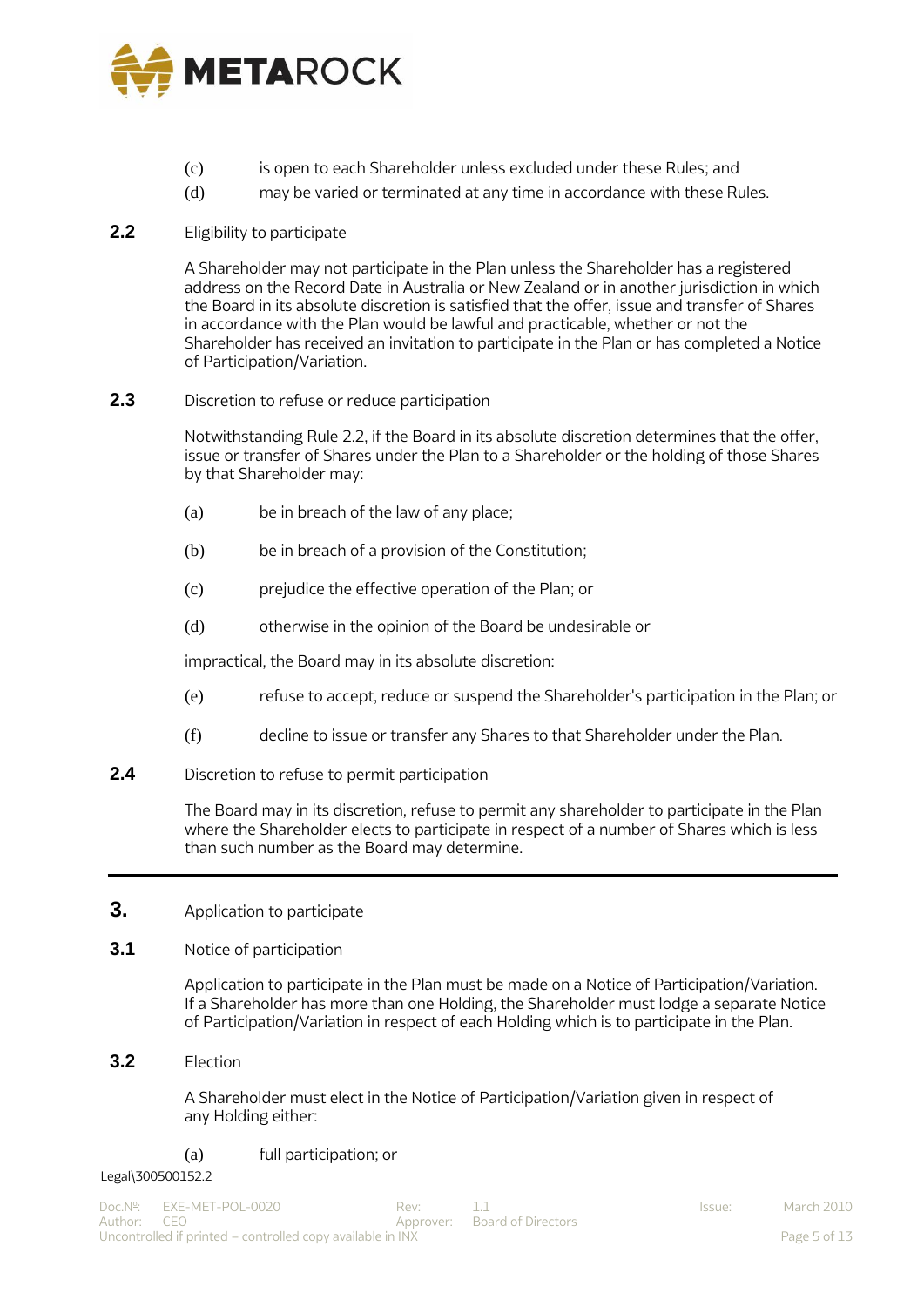

# (b) partial participation,

in the Plan. If the Notice of Participation/Variation in respect of any Holding does not clearly indicate the level of participation in the Plan, it will be deemed, without notice to the Shareholder, to be an application for full participation. If the Notice of Participation/Variation in respect of any Holding purports to elect both full participation and partial participation at the same time, it will be invalid and of no effect whatsoever.

<span id="page-5-0"></span>**3.3** Full participation

If a Shareholder elects full participation in respect of a Holding, all Shares comprised in that Holding from time to time, including Shares issued or acquired pursuant to the Plan, will participate in the Plan.

# <span id="page-5-1"></span>**3.4** Partial participation

If a Shareholder elects partial participation in respect of a Holding:

- (a) only the number of Shares specified in the Notice of Participation/Variation in respect of that Holding will participate in the Plan such that the balance of that Holding will receive cash dividends in the normal way;
- (b) if on any Record Date the number of Shares comprised in that Holding is less than the number of Shares specified in the Notice of Participation/Variation then all of the Shares comprised in that Holding will participate in the Plan;
- (c) any Shares comprised in that Holding in excess of the number specified in the Notice of Participation/Variation, whether acquired under the Plan or otherwise, will not participate in the Plan unless the Shareholder alters the participation level in respect of that Holding in accordance with clause [4.1.](#page-5-5)

# <span id="page-5-2"></span>**3.5** Limit to participation

The Board may at any time by written notice to eligible Shareholders limit participation in the Plan by limiting the amount of dividend which may be reinvested under the Plan.

<span id="page-5-3"></span>**3.6** Commencement of participation

A Shareholder's participation in the Plan in respect of any Holding will commence from the next Record Date following receipt by the Company's share registry of a duly completed and executed Notice of Participation/Variation in respect of that Holding.

- <span id="page-5-4"></span>**4.** Variation or termination of participation
- <span id="page-5-5"></span>**4.1** Notice of variation or termination

A Shareholder may at any time give a Notice of Participation/Variation to the Company in respect of any Holding:

(a) to increase or decrease the number of the Shares comprised in that Holding which participate in the Plan; or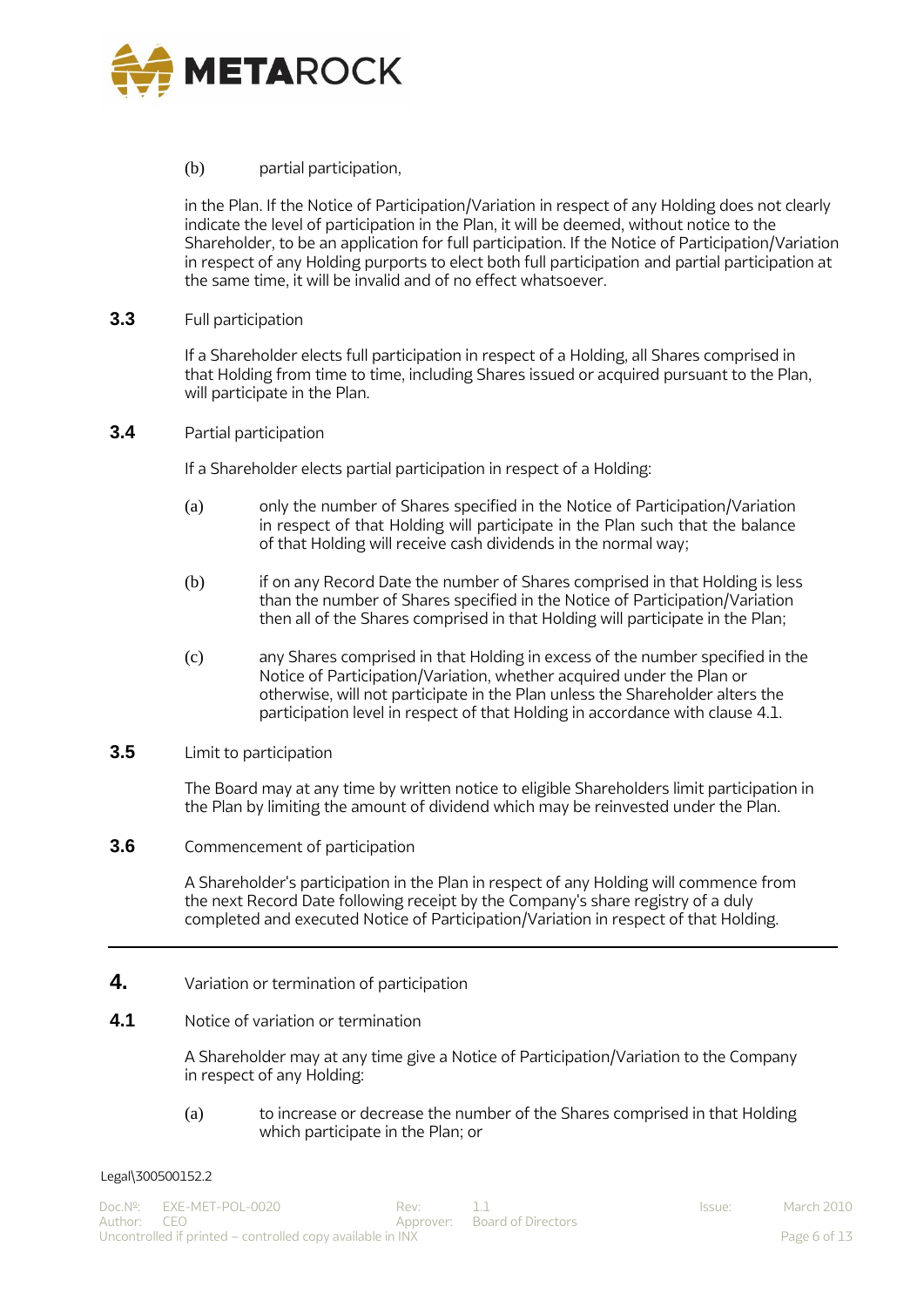

(b) to terminate the Shareholder's participation in the Plan in respect of that

Holding. The alteration or termination takes effect from the next Record Date.

<span id="page-6-0"></span>**4.2** Increase to full participation

If a Shareholder increases the level of participation in the Plan in respect of any Holding to full participation, all Shares comprised in that Holding as at the date of the Notice of Participation/Variation and all Shares subsequently comprised in that Holding, including Shares issued or acquired pursuant to the Plan, will participate in the Plan.

<span id="page-6-1"></span>**4.3** Other changes to level of participation

If a Shareholder increases or decreases the level of participation in the Plan in respect of any Holding to below full participation:

- (a) only the number of Shares specified in the Notice of Participation/Variation in respect of that Holding will participate in the Plan;
- (b) if on any Record Date the number of Shares comprised in that Holding is less than the number of Shares specified in the Notice of Participation/Variation then all of the Shares comprised in that Holding will participate in the Plan; and
- (c) any Shares comprised in that Holding in excess of the number specified in the Notice of Participation/Variation, whether acquired under the Plan or otherwise, will not participate in the Plan unless the Shareholder further alters the participation level in respect of that Holding in accordance with clause [4.1.](#page-5-5)
- <span id="page-6-2"></span>**4.4** Termination of participation
	- (a) If a Shareholder dies, participation in the Plan in respect of all of that Shareholder's Shares will be terminated upon receipt by the Company of written notice of the death. If a Shareholder is declared bankrupt or is wound up, participation in the Plan in respect of all of that Shareholder's Shares will be terminated upon receipt by the Company of a notification of bankruptcy or winding up from the Shareholder or the Shareholder's trustee in bankruptcy or liquidator, as the case may be. The death, bankruptcy or winding up of one or more joint holders will not automatically terminate participation.
	- (b) Upon termination of participation for whatever reason, the Company will forward to the Shareholder or the Shareholder's legal representative a statement of the Shareholder's Plan Account made out to the date of termination, and the cash balance (if any) shown in the Shareholder's Plan Account at that date.
- <span id="page-6-3"></span>**4.5** Reduction or termination of participation where no Notice of Participation/Variation is given

Where:

(a) all of the Shares in a Holding are participating in the Plan and the Shareholder disposes of some of those Shares then, unless the Shareholder advises the Company otherwise, the remaining Shares in that Holding will continue to participate in the Plan;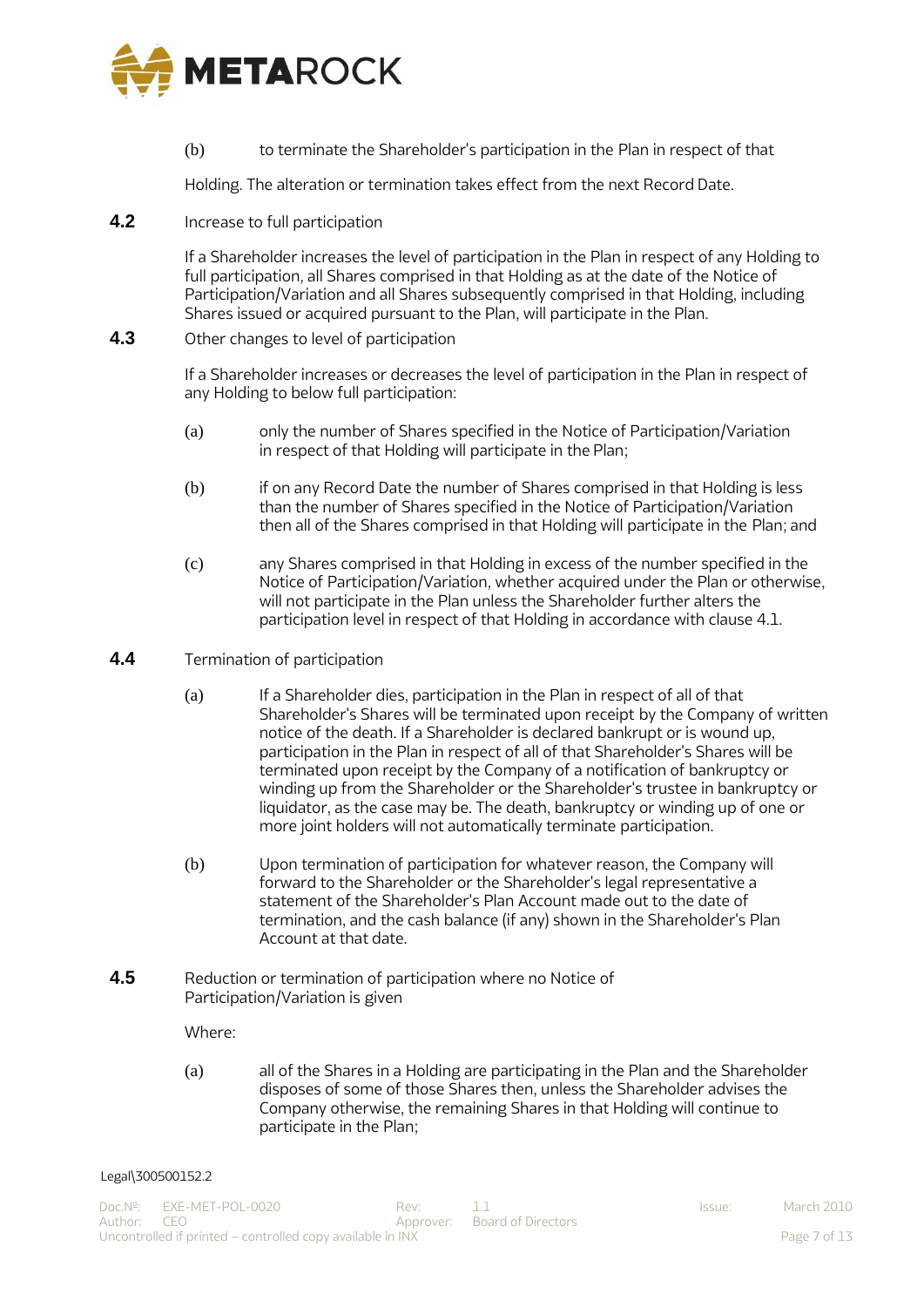

- (b) some of the Shares in a Holding are participating in the Plan and the Shareholder disposes of some of those Shares, then unless the Shareholder advises the Company otherwise, the Shares disposed of will be deemed to be Shares not participating in the Plan. If the number of Shares disposed of is more than the number of Shares not participating in the Plan, the disposal will be deemed to include all the Holding not participating in the Plan and the balance (if any) will be attributed to Shares participating in the Plan; and
- (c) a Shareholder disposes of all Shares in a Holding without giving the Company a Notice of Participation/Variation, the Shareholder will be deemed to have terminated participation in the Plan in respect of that Holding on the last date on which the Company registered a transfer or instrument of disposal in relation to that Holding.

# <span id="page-7-0"></span>**5.** Operation of the Plan

<span id="page-7-1"></span>**5.1** Application of dividends

Each dividend which is payable to a Shareholder in respect of Plan Shares and which is available for payment to the Shareholder will be applied by the Company on the Shareholder's behalf in acquiring or subscribing for additional Shares.

# <span id="page-7-2"></span>**5.2** Issue or transfer of shares

The Board in its absolute discretion will determine with respect to the operation of the Plan for any dividend whether to issue new Shares or to cause the transfer of issued Shares to a Shareholder, or to apply a combination of those alternatives, to satisfy the obligations of the Company under these Rules. If the Board determines to cause the transfer of Shares to Shareholders, the Shares to be transferred may be acquired in the market in such manner as the Board considers appropriate, including by appointment of a nominee or trustee to acquire those Shares on behalf of the Shareholder.

# <span id="page-7-3"></span>**5.3** Plan Accounts

The Company will establish and maintain a Plan Account for each Holding in respect of which there are Plan Shares. The Company will, in respect of each dividend payable in respect of each such Holding:

- <span id="page-7-4"></span>(a) determine the amount of the dividend payable in respect of the Plan Shares in that Holding;
- <span id="page-7-5"></span>(b) determine the withholding payments, if any, deductible by the Company in respect of the dividend payable on the Plan Shares in that Holding, and any other sum the Company is entitled to retain in respect of those Plan Shares;
- (c) credit the amount in Rule [5.3\(a\) t](#page-7-4)o, and debit any amount in Rule [5.3\(b\) f](#page-7-5)rom, the relevant Plan Account;
- <span id="page-7-6"></span>(d) determine the maximum whole number of additional Shares which may be acquired under the Plan at the Price by dividing the amount standing to the credit of the relevant Plan Account by the Price and rounding the resulting number to the nearest whole number;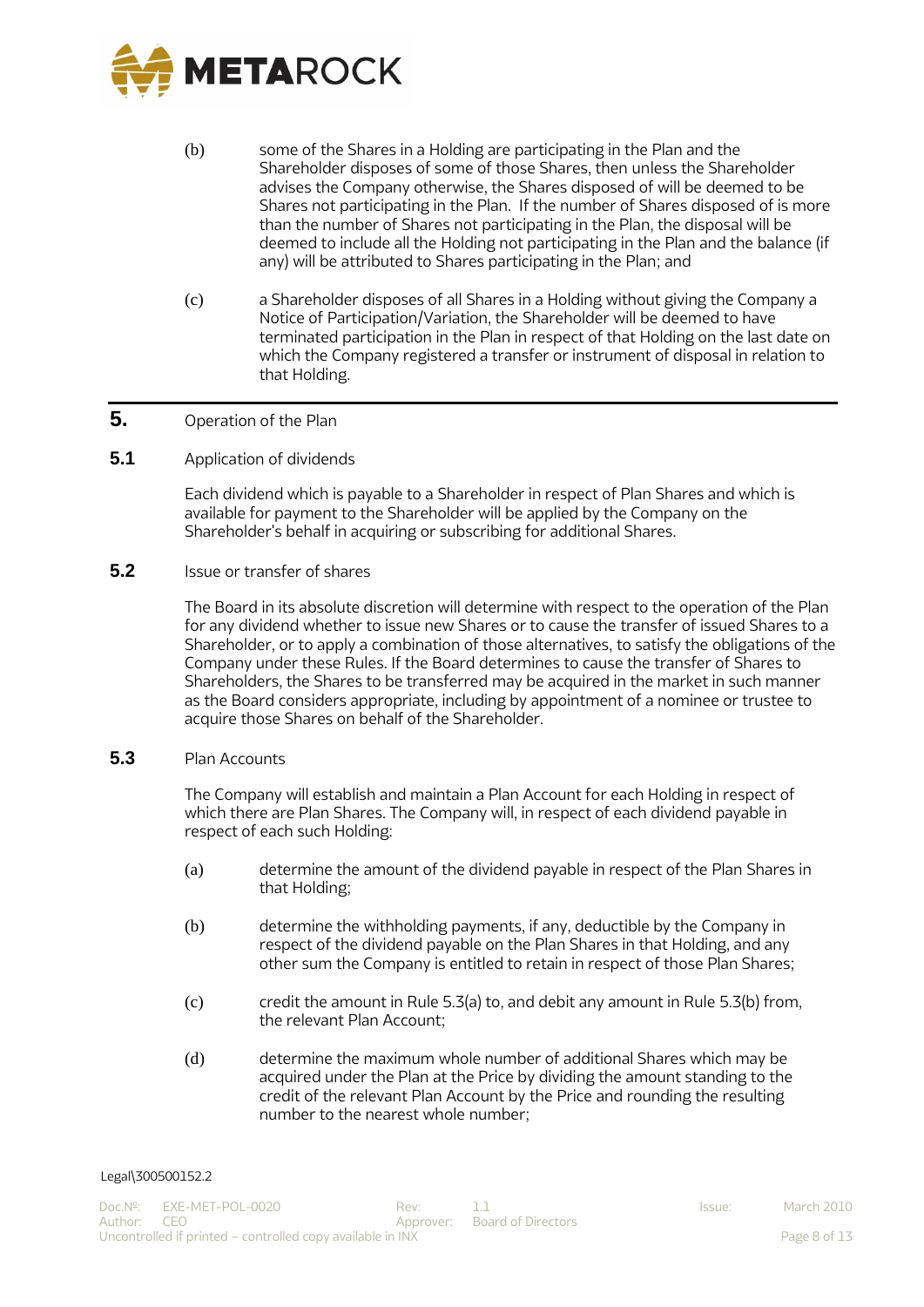

- (e) on behalf and in the name of the Shareholder in respect of the relevant Holding, subscribe for or cause the transfer of the number of additional Shares determined under Rule [5.3\(d\) a](#page-7-6)nd debit the relevant Plan Account with the total of the subscription or acquisition price payable in respect of the additional Shares issued or acquired; and
- (f) issue the Shares or cause the Shares to be transferred to the Shareholder in respect of the relevant Holding and add the number of Shares issued or acquired to the total number of Shares comprised in the relevant Holding.
- <span id="page-8-0"></span>**5.4** No fractional entitlements nor entitlement to residual cash balance

In acquiring such number of additional shares as are calculated pursuant to Rule [5.3\(d\),](#page-7-3) a Shareholder participating in the Plan shall not be entitled to any fractional entitlement to any Shares nor to receive any payment of any residual cash balance in respect of amounts rounded down pursuant to Rul[e 5.3\(d\), a](#page-7-3)nd any such residual cash balance shall be eliminated from the relevant Plan Account.

- <span id="page-8-1"></span>**5.5** Price
	- (a) Shares will be transferred or issued under the Plan at the Price, which will be the arithmetic average, rounded to four decimal places, of the daily volume weighted average market price of all Shares sold in the ordinary course of trading on ASX automated trading system during:
		- (i) the 5 trading day period immediately following the Record Date in respect of the relevant dividend; or
		- (ii) such other period as the Board determines from time to time,

less any discount of up to 10% determined by the Board from time to time. Notice of the actual percentage discount will be given to the Shareholders prior to the relevant Record Date.

- (b) The calculation of the daily volume weighted average sale price under Rule 5.5(a) shall not include transactions which are:
	- (i) transactions defined in the ASX Market Rules as "special";
	- (ii) crossings prior to the commencement of the open session state on a Trading Day;
	- (iii) crossings during overnight trading; or
	- (iv) any overseas trades or trades pursuant to the exercise of options over Shares;
	- (v) any overnight crossings; or
	- (vi) other trades that the Board determines are not fairly reflective of natural supply and demand
- (c) The Price will be determined by the Board or some other person nominated by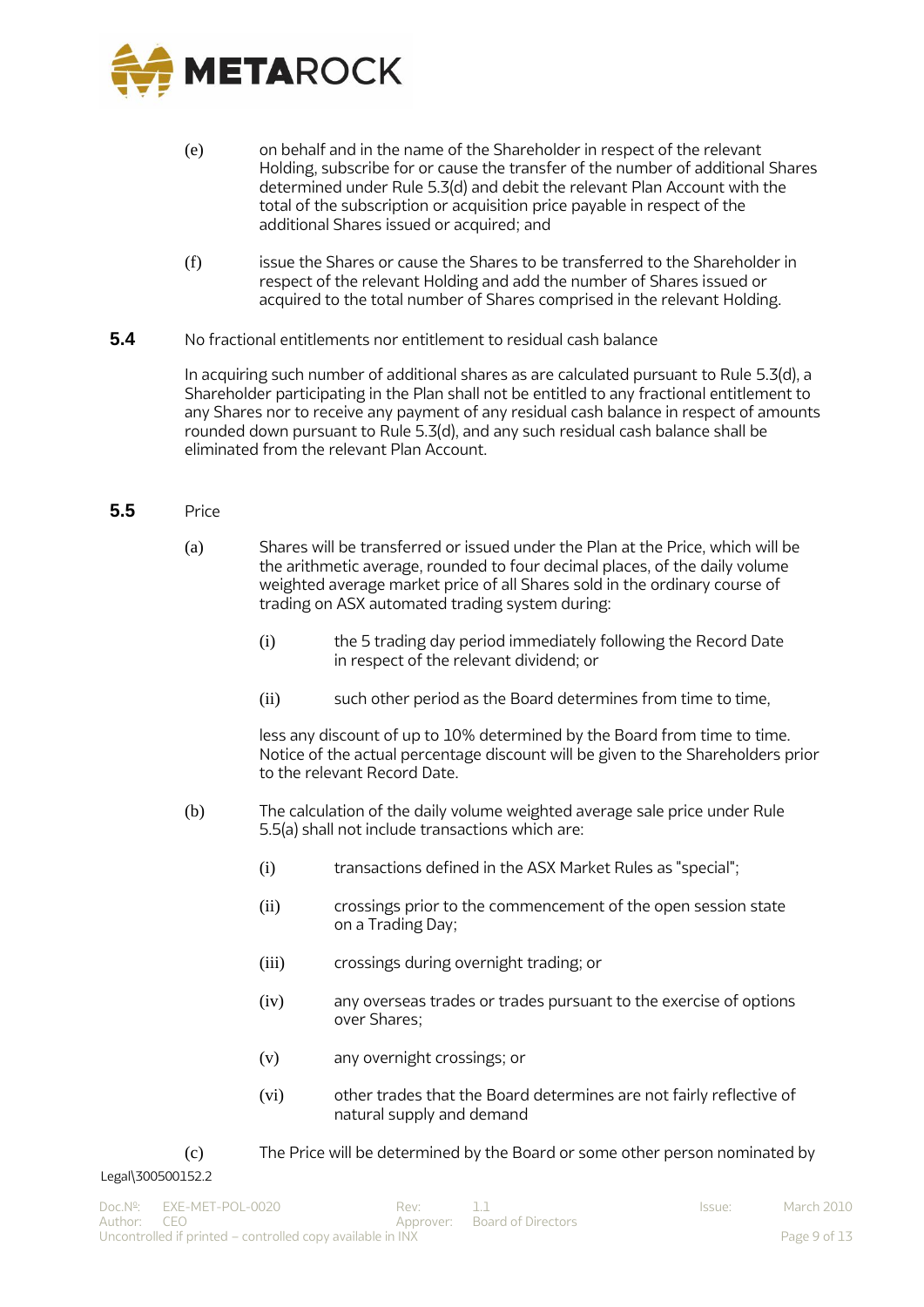

the Board by reference to information the Board approves for the purpose from time to time. Such determination by the Board, or some other person nominated by the Board, will be binding on all Shareholders.

- <span id="page-9-0"></span>**6.** Shares issued or transferred under the Plan
- <span id="page-9-1"></span>**6.1** Issues in accordance with Listing Rules

Shares issued under the Plan will be issued in accordance with the Listing Rules and, from the date of issue, will rank equally in all respects with existing Shares.

<span id="page-9-2"></span>**6.2** Application for quotation

The Company will apply for Shares issued under the Plan to be listed for quotation on the official list of ASX and any other official exchange or exchanges as may from time to time have accepted Shares for listing as soon as practicable after the date of issue.

<span id="page-9-3"></span>**6.3** Timing of issue or transfer

Shares issued or acquired under the Plan will be issued or transferred on, or as soon as practicable after, the relevant dividend payment date and will be registered on the register where the Shareholder's Holding of Shares is currently registered. If the Shareholder holds Shares on more than one register (one of which is the Company's principal share register), the Shares issued under the Plan will be registered on the principal share register unless and until the Shareholder requests otherwise.

<span id="page-9-4"></span>**6.4** Share Certificate

If a Shareholder holds Shares in a certificated form, a share certificate will be issued for a total number of Shares issued or acquired under the Plan in respect of each dividend on those Shares. If a Shareholder holds Shares in uncertificated form, a statement showing the total number of Shares issued or acquired in respect of each dividend on those Shares will be issued. The certificate or statement will be forwarded to the Shareholder as soon as practicable after issue or acquisition.

# <span id="page-9-5"></span>**7.** Plan Statements

On, or as soon as practicable after, each dividend payment date, the Company will send to each Shareholder in respect of each Holding participating in the Plan a statement setting out in respect of that Holding:

- (a) the number of Plan Shares in that Holding as at the relevant Record Date;
- (b) the amount of the dividend payable to the Shareholder (less any amounts referred to in Rule [5.3\(b\)\)](#page-7-5) in respect of those Plan Shares;
- (c) the number of Shares transferred or issued to the Shareholder under the Plan and the Price of those Shares; and
- (d) the number of Shares comprised in the Holding after issue or transfer of those additional Shares.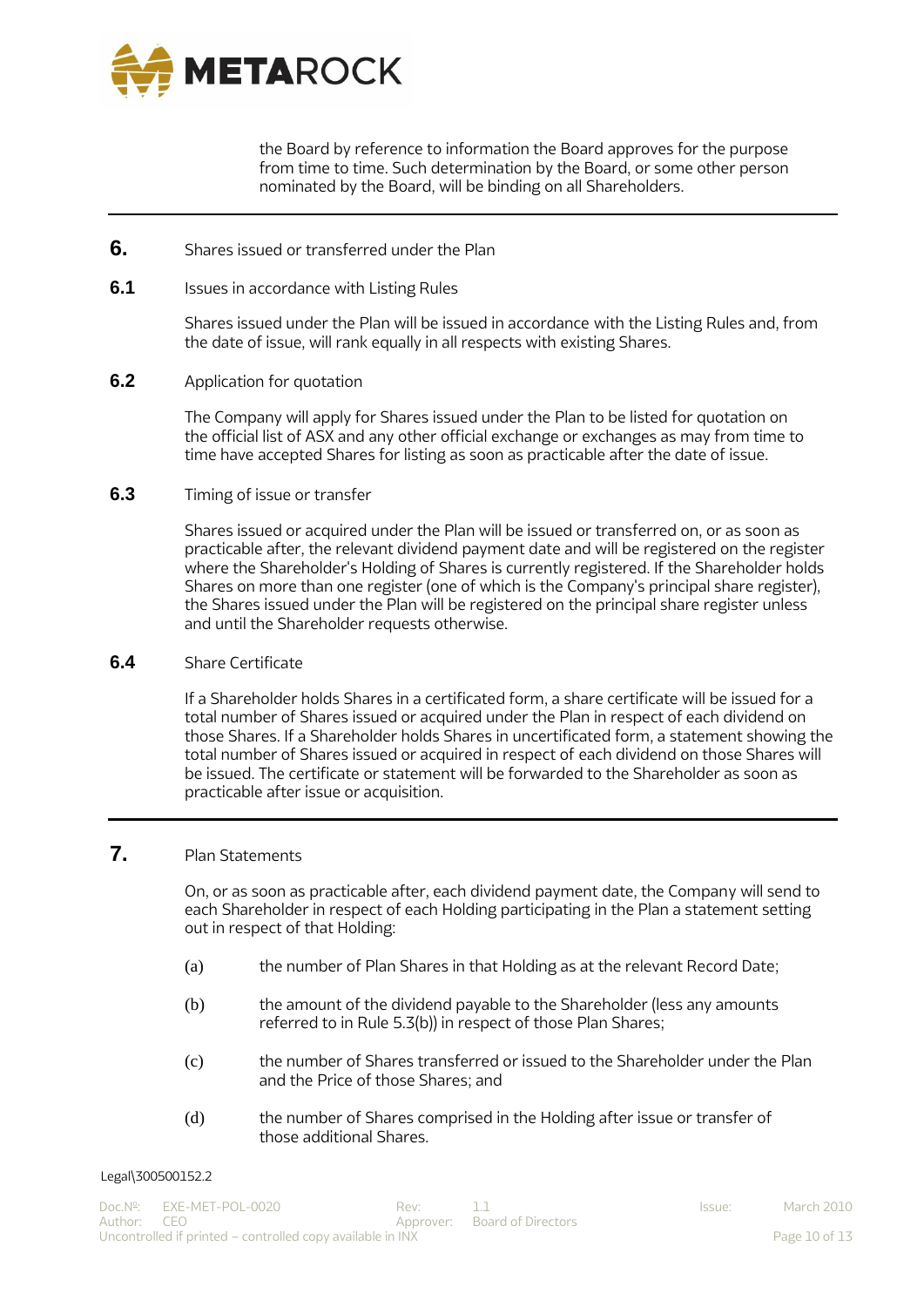

# <span id="page-10-0"></span>**8.** Variation, suspension and termination of Plan

# <span id="page-10-1"></span>**8.1** Power to vary, suspend or terminate

The Plan may be varied, suspended or terminated by the Board at any time. The variation, suspension or termination will take effect upon the date specified by the Board.

# <span id="page-10-2"></span>**8.2** Notice

The Board may give such notice of any variation, suspension or termination of the Plan as it considers appropriate. A variation, suspension or termination of the Plan will not be invalidated by accidental omission to give notice of the variation, suspension or termination to a Shareholder or the non-receipt of any notice by any Shareholder and will not give rise to any liability on the part of, or right or action against, the Board or the Company.

# <span id="page-10-3"></span>**8.3** Suspension

Any suspension of the Plan will continue until such time as the Board resolves either to recommence or terminate the Plan. If the Plan is recommenced then elections as to participation in respect of the previously suspended Plan will be valid and have full force and effect in accordance with these Rules for the purposes of the recommenced Plan.

# <span id="page-10-4"></span>**8.4** Termination

Upon termination of the Plan, the Company will forward to each Shareholder a statement of the Shareholder's Plan Account as at the date of termination, and the cash balance (if any) shown in the Shareholder's Plan Account at that date.

# <span id="page-10-5"></span>**9.** Application and notices

# <span id="page-10-6"></span>**9.1** Form

Applications and notices to the Company must be in writing and in the form prescribed by the Board from time to time (or in such other form as the Board may accept). In relation to any applications or notices received by the Company, the Company may:

- (a) accept or reject that application or notice where not properly completed or signed; and
- (b) correct any error in, or omission from, that application or notice, prior to acceptance of that application or notice.

# <span id="page-10-7"></span>**9.2** Effective time

Applications and notices will be effective upon receipt by the Company subject to:

- (d) these Rules;
- (e) in the case of applications to participate, acceptance by the Company; and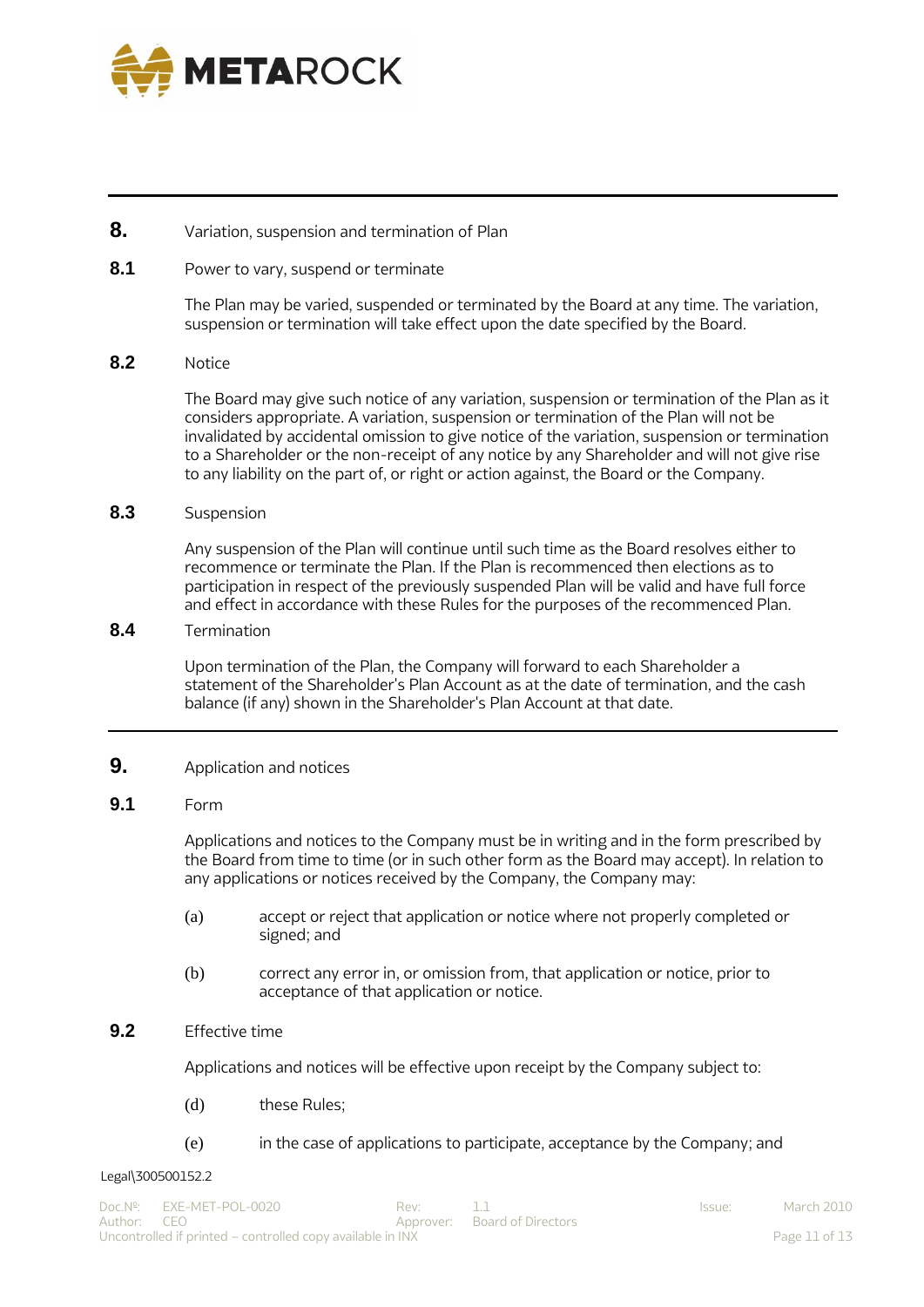

(f) receipt of the application or notice by the Company by 5:00pm on the relevant Record Date for determining entitlements to dividends.

Applications or notices received after 5.00 pm on the relevant Record Date will not be effective in respect of that dividend payment but will be effective from the next relevant Record Date.

# <span id="page-11-0"></span>**10.** General

#### <span id="page-11-1"></span>**10.1** Commencement and implementation of the Plan

The Plan will commence on the date determined by the Board. Subject to the Constitution of the Company, the Board may implement and administer the Plan in such manner as the Board thinks fit and may settle any difficulty which may arise either generally or in a particular case in connection with the Plan as the Board thinks fit.

# <span id="page-11-2"></span>**10.2** Problems and disputes

Without prejudice to the general powers of the Board under the Constitution and these Rules, the Board may settle in such manner as the Board thinks fit any problem or dispute which may arise in connection with, or by reason of, the operation of the Plan, whether generally or in relation to any Shareholder or Holding or any Share or Shares and the determination of the Board will be conclusive and binding on all Shareholders and other persons to whom the determination relates.

<span id="page-11-3"></span>**10.3** Company entitled to dividends

Any dividend payable on Plan Shares which a Shareholder has nominated as participating in the Plan and which dividend the Company is entitled to retain as a result of any lien or charge in favour of the Company in accordance with the Constitution or other requirement of law will not be available for the purpose of participating in the Plan.

<span id="page-11-4"></span>**10.4** Acknowledgements

By applying to participate in the Plan, each Shareholder acknowledges that:

- (a) neither the Company nor the share registry has provided it with investment, financial product, taxation or other advice concerning its decision to apply to participate in the Plan and that neither the Company nor the share registry has any obligation to provide such advice; and
- (b) neither the Company nor the share registry nor any of their respective officers or employees will be liable or responsible to any Shareholder for any loss or alleged loss or disadvantage suffered or incurred by a Shareholder as a result, directly or indirectly, of the establishment or operation of the Plan or participation in the Plan or the value of Shares issued or transferred under the Plan falling or for any losses incurred on sole of Shares issued or transferred under the Plan.

# <span id="page-11-5"></span>**10.5** Shareholders to be bound

Shareholders are at all times bound by the Rules of the Plan as modified from time to time.